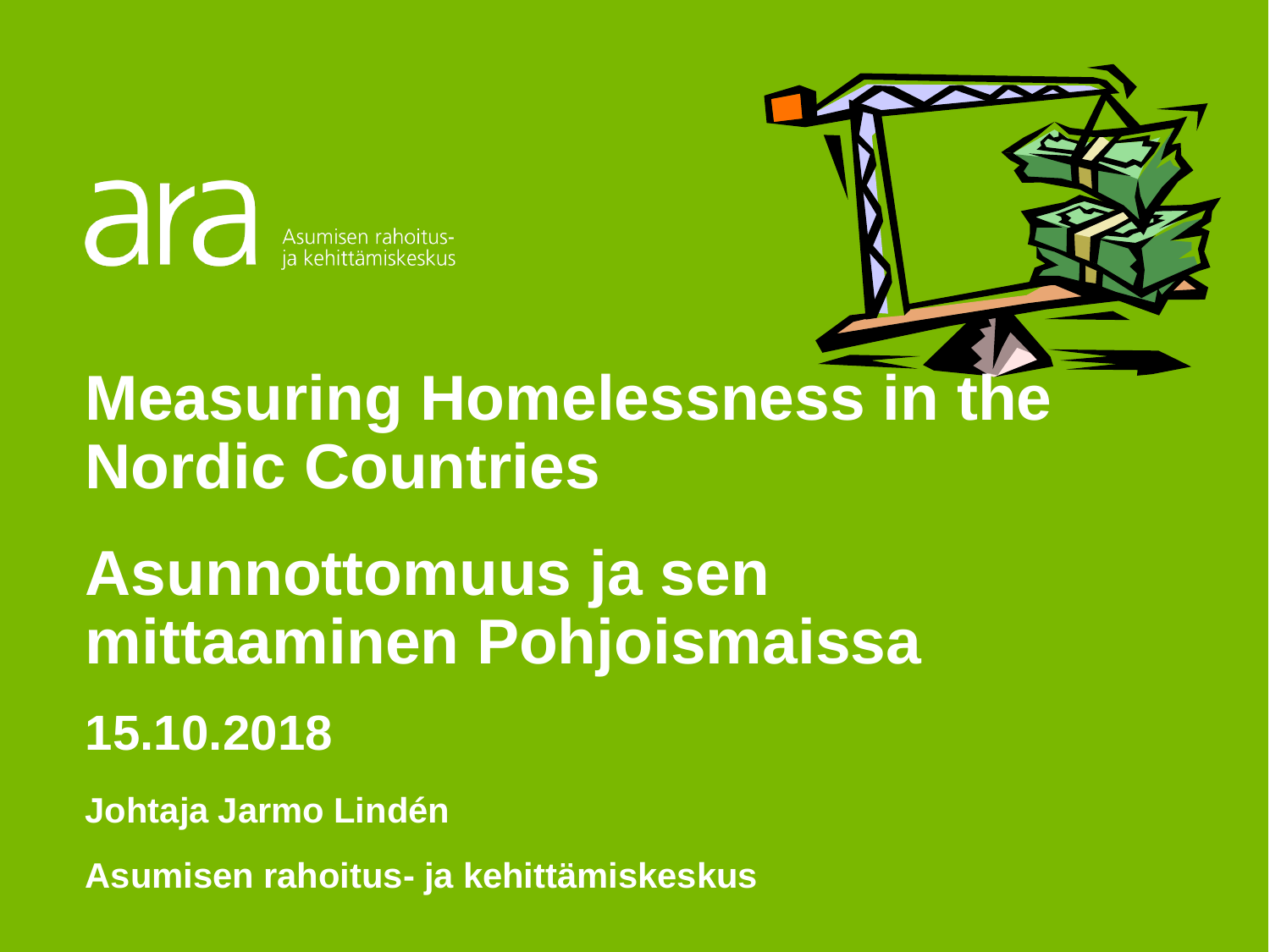## **Government Housing Agency** – **Since 1949 over 1 million homes built with government loans and interest subsidy loans**

### • **1949 Housing Production Committee**

- Government housing loan programme started 1.4.1949 "to abolish temporary housing shortage in cities"
- Production loan system was named **ARAVA**

#### • **1966 National Housing Board (NHB)**

- NHB was transferred under new Ministry of Environment 1983
- NHB was closed down in 1993, it had around180 employees

#### • **1993 Housing Fund of Finland (ARA)**

- ARA concentrated on social housing loans
- Agency had 70 employees at its best

#### • **2008 Housing Finance and Development Centre of Finland (New ARA)**

– 58 employees – regionalised to Lahti (100 km North)

#### *Picture: First ARAVA House 1949, Helsinki, Mannerheimintie 81*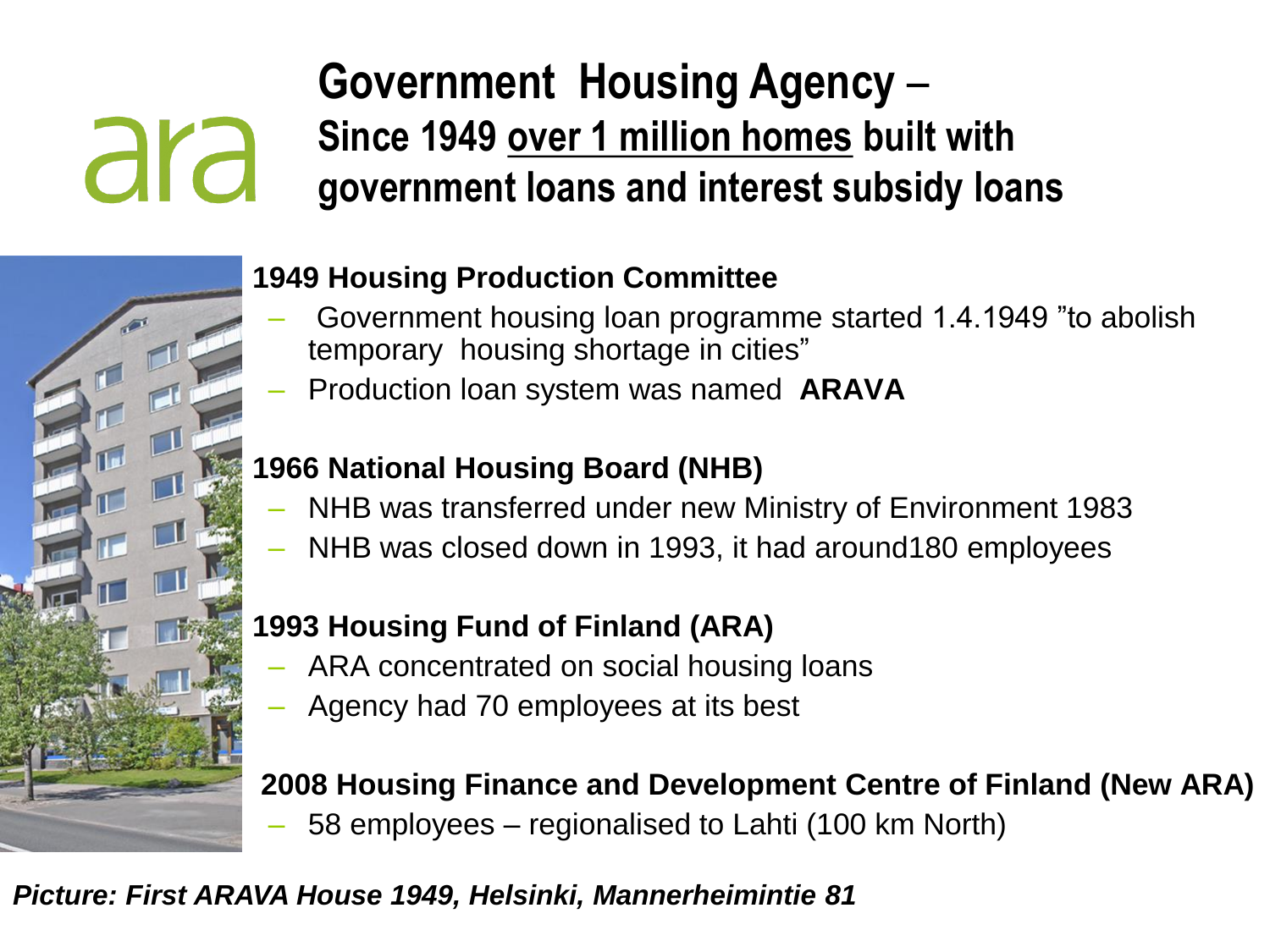# **Housing Finance and Development Centre of Finland (ARA)**



- Current Government housing agency since 2008 • Operating under the Ministry of the Environment
- Implement government housing policy (loans, grants, guarantees)
- Guiding and monitoring the stock of Social Housing
- Providing housing market information (e.g. Homelessness)
- ARA have responsibilities of different government housing programs: program for reducing long term homelessness, program for improve elderly housing etc
- 58 employees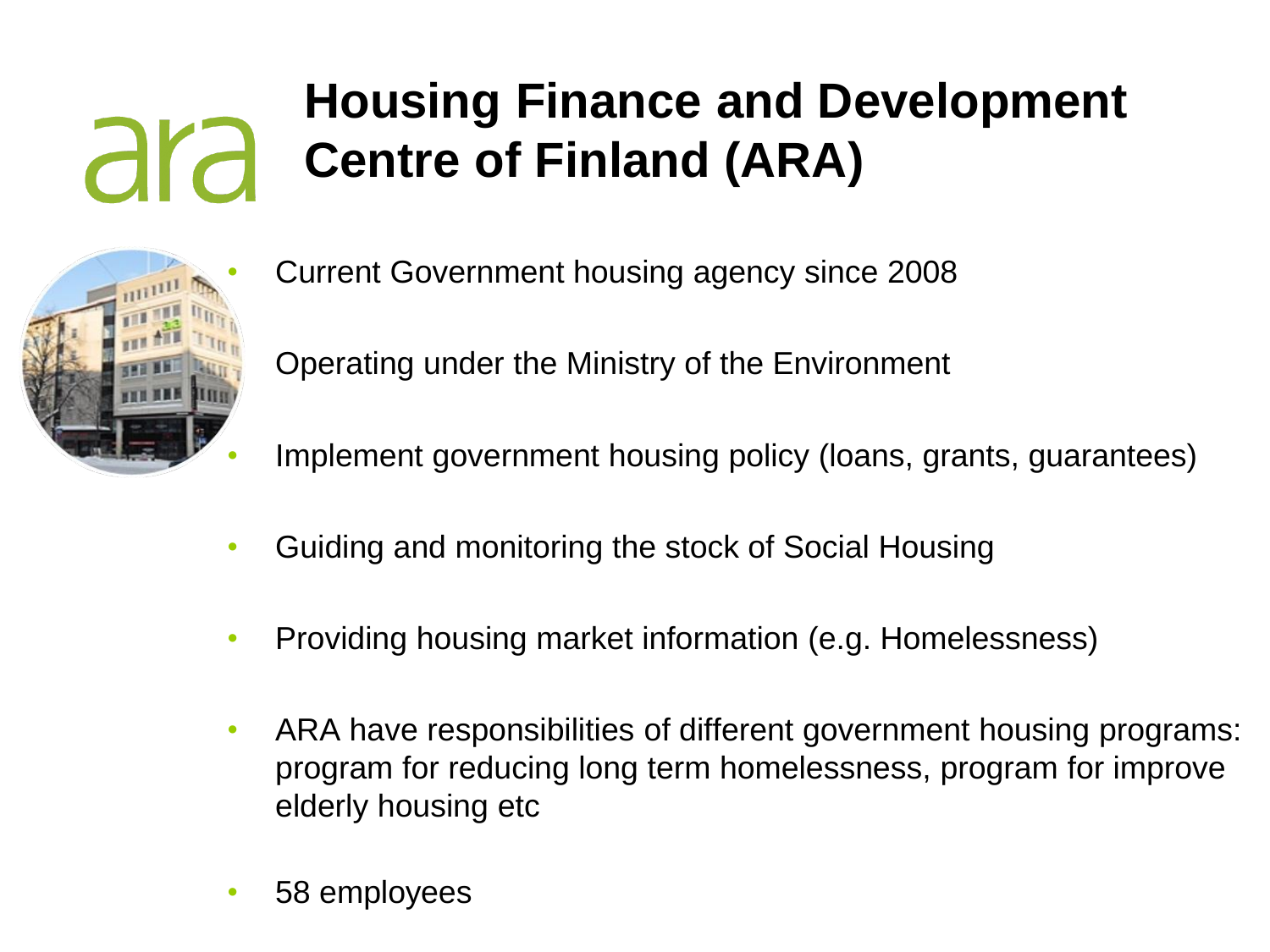#### **Action Plan for Preventing Homelessness**  ara **in Finland 2016–2019**

- **During the former programme to reduce long-term homelessness (2008–2015), the** *Housing First principle* **has been implemented** 
	- homelessness and shelters have been replaced by housing units based on supported rental housing.
	- long-term homelessness decreased by 1,345 persons (35%). In 2015, homelessness decreased for the first time to fewer than 7,000 people.
	- Finland is the only EU country in which homelessness continues to decrease despite the economic recession and social pressures.
- **The goal of the new action plan is to link the work on homelessness more extensively to the whole of the work on preventing social exclusion based on the Housing First principle. Measures of the action plan:**
	- A. Preventing homelessness, B. Preventing the recurrence of homelessness, C. Agreements, and D. Coordination and joint development.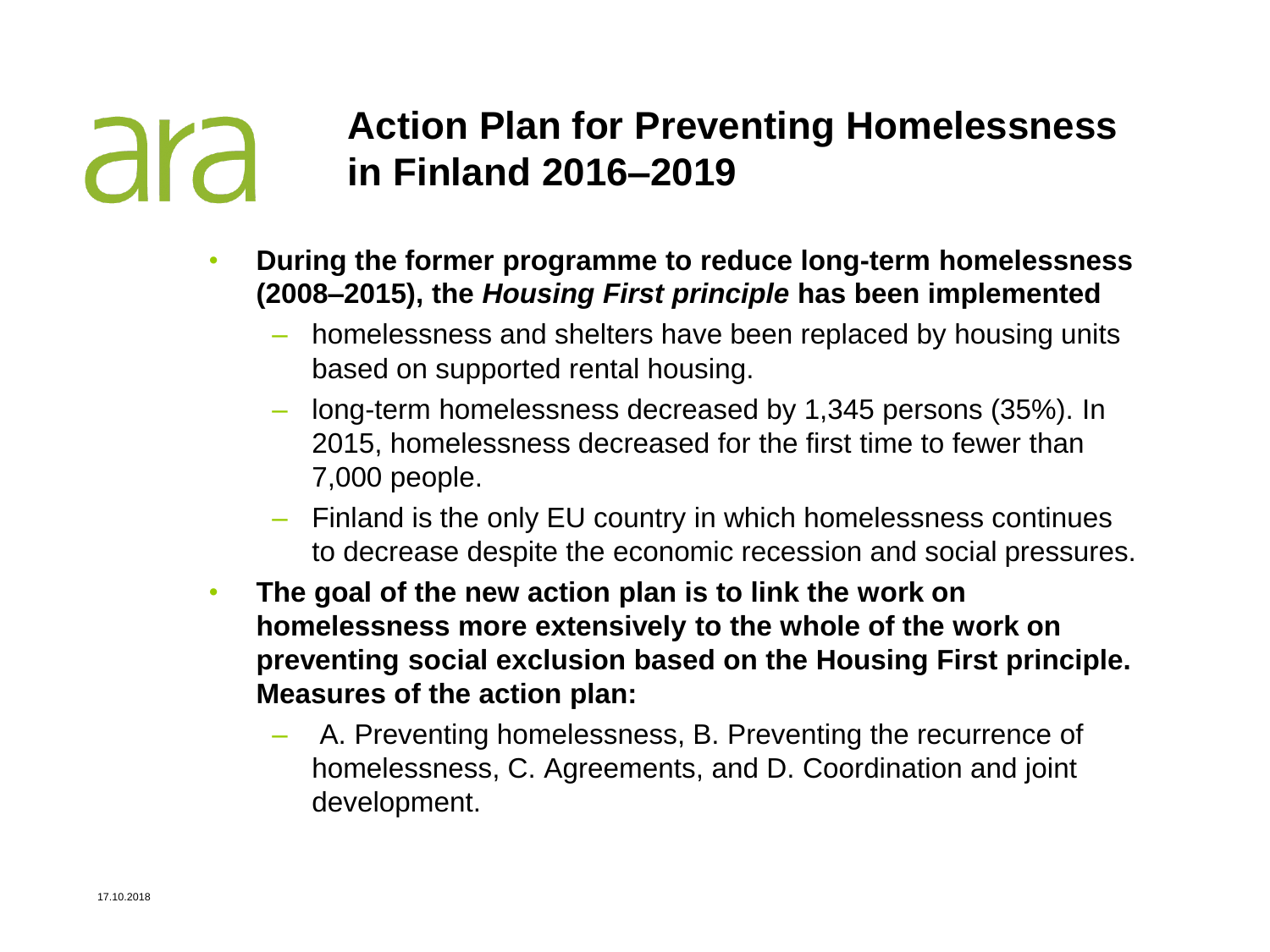## ara **Municipal strategies to prevent homelessness**

- **Project co-ordinated by ARA and funded by European social fund (2016-2018)**
	- Ensuring that the prevention of homelessness will take root in the cities
	- City-specific strategies aimed at preventing homelessness, the strategy process in the cities will be implemented in cooperation with multisectoral network and experts through experience
	- The project will help in the preparation, development and practical application of tools preventing homelessness
- **Shift of focus from targeted homelessness service to preventive actions and housing in normal housing stock**

|                                                                                                                                                              | The Housing Finance and<br>Development Centre of Finland                                                                                                                                                        | Homelessness<br>- early intervention, social inclusion and support                                                                                                                           |                  |                         |  |  |
|--------------------------------------------------------------------------------------------------------------------------------------------------------------|-----------------------------------------------------------------------------------------------------------------------------------------------------------------------------------------------------------------|----------------------------------------------------------------------------------------------------------------------------------------------------------------------------------------------|------------------|-------------------------|--|--|
| <b>Housing finance</b><br>侖                                                                                                                                  | <b>ARA housing stock</b>                                                                                                                                                                                        | <b>Housing development</b>                                                                                                                                                                   | <b>Materials</b> | <b>Housing programs</b> |  |  |
| <b>Municipial Strategies to</b><br>Home $>$ Housing programs $>$ Municipial Strategies to Prevent Homelessness $>$ Objectives<br><b>Prevent Homelessness</b> |                                                                                                                                                                                                                 |                                                                                                                                                                                              |                  |                         |  |  |
| <b>Objectives</b><br>> Objectives                                                                                                                            |                                                                                                                                                                                                                 |                                                                                                                                                                                              |                  |                         |  |  |
| > Target groups                                                                                                                                              | The overall objective of the project is to ensure that the prevention of homelessness will tal                                                                                                                  |                                                                                                                                                                                              |                  |                         |  |  |
| > Strategy work                                                                                                                                              |                                                                                                                                                                                                                 | cities taking part in the project. City-specific strategies aimed at preventing homelessness<br>working practices strengthening social inclusion of the customers are used as the tools in t |                  |                         |  |  |
| > Expertise through experience                                                                                                                               |                                                                                                                                                                                                                 | The project will help in the preparation, development and practical application of these tool                                                                                                |                  |                         |  |  |
| > Contact information                                                                                                                                        |                                                                                                                                                                                                                 | The objectives of the project are interlinked at four concrete levels:                                                                                                                       |                  |                         |  |  |
| roject duration :                                                                                                                                            |                                                                                                                                                                                                                 | 1) At customer level, preventive solutions for housing, care and support<br>meeting the needs of individuals and groups will be built                                                        |                  |                         |  |  |
| 3.2016-28.2.2019                                                                                                                                             | The emphasis will be on preventive housing advice and work forms encouraging customer<br>initiative. These include expertise through experience and the promotion of rehabilitative w<br>meaningful daily life. |                                                                                                                                                                                              |                  |                         |  |  |
| <b>Leverage from</b>                                                                                                                                         | Homelessness often leads to passivity and social exclusion, which can be prevented if the<br>models helping to strengthen social inclusion and life management are part of the process                          |                                                                                                                                                                                              |                  |                         |  |  |



European Union European Social Fund



everybody with housing.

Municipal strategies

#### 2) At local level, preventive measures across service sectors and profes boundaries will be launched

Such preventive measures across boundaries will help to build solutions that are sustainat customer's perspective. The solutions can be achieved through cooperation between the p engaged in housing advisory services, social work, debt counselling, intoxicant and mental employment subsidies and expertise through experience. The resulting savings will be inv preventive work.

#### 3) At national level, the aim is to ensure the development, dissemination introduction of workable and promising solutions

In addition to making comprehensive use of the solutions, the aim is also to identify admini professional practices that promote or interfere with the prevention of homelessness. The 1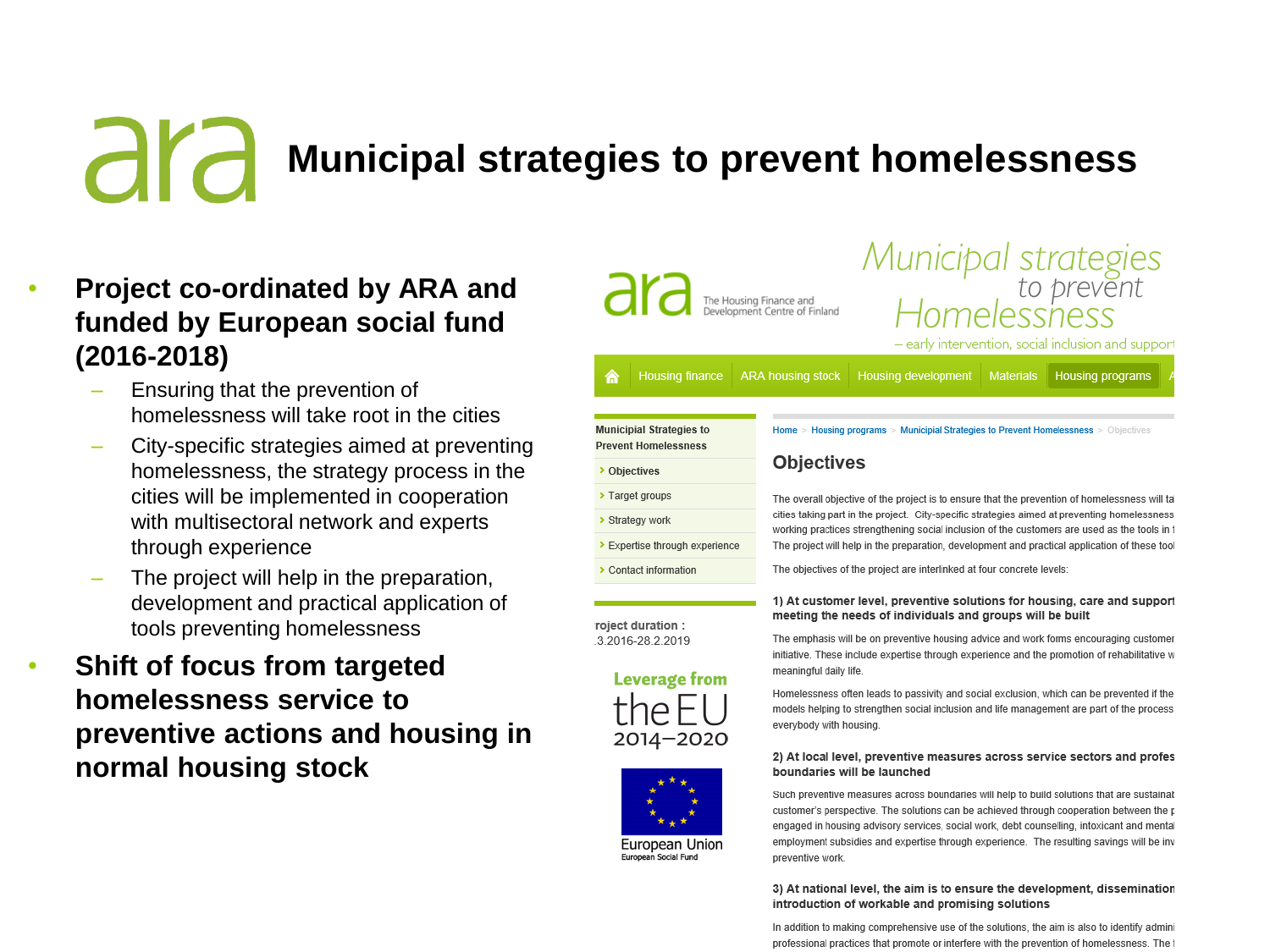#### **ARA is participating EU-COST Action** "Measuring Homelessness in Europe" MEHO ara since 2017 (2016-2020)

Home | COST Actions | COST Association | CA15218

**CA COST Action CA15218** 

#### **Measuring homelessness in Europe**

There is no consensus yet concerning the most valid and reliable methods to measure and monitor homelessness in Europe. A coordinated European approach, as will be achieved in this COST Action is necessary to tackle these limitations in research and make progress on the development of a European wide scientifically based methodology to measure homelessness. More specifically, the purpose of this network is (1) to bring together the expertise and knowledge with regard to measuring homelessness, (2) to tackle specific measurement challenges (such as hidden homelessness, homelessness careers and the diffusion between homelessness and migration) and (3) to create a common European framework on measuring homelessness.

(Descriptions are provided by the Actions directly via e-COST.)



#### **COST Association COST Action** CA15218

- Description
- ▶ Parties
- Management Committee

#### **General Information\***

**Chair of the Action:** Prof Koen HERMANS (BE)

**Vice Chair of the Action:** Prof Volker BUSCH-GEERTSEMA (DE)

**Science officer of the Action:** Dr Rossella MAGLI

**Administrative officer of the Action:** Ms Svetlana VOINOVA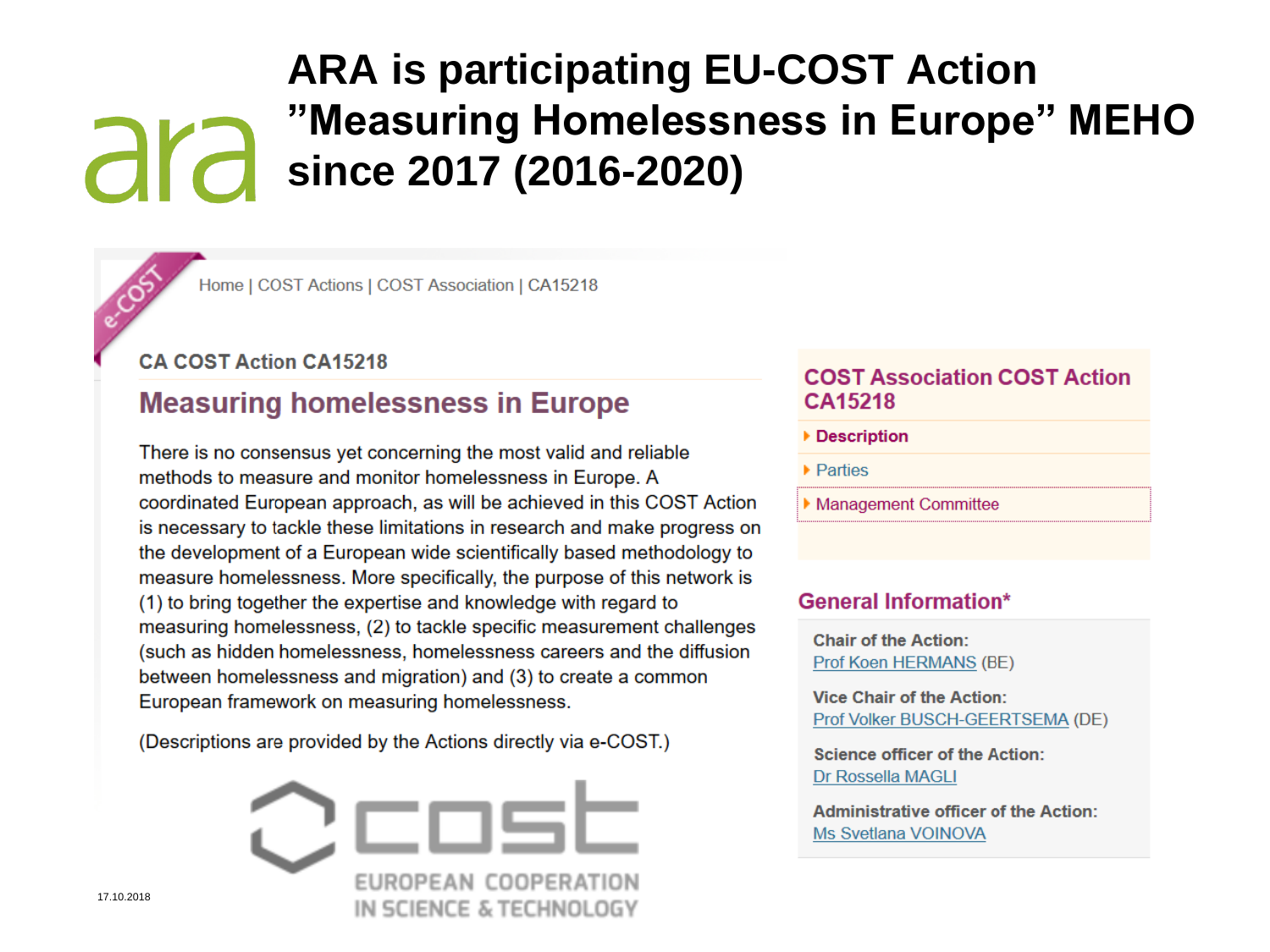### **ARA Homelessness Reports has been published**  ara **since 1987 – 31th Edition was released in February**

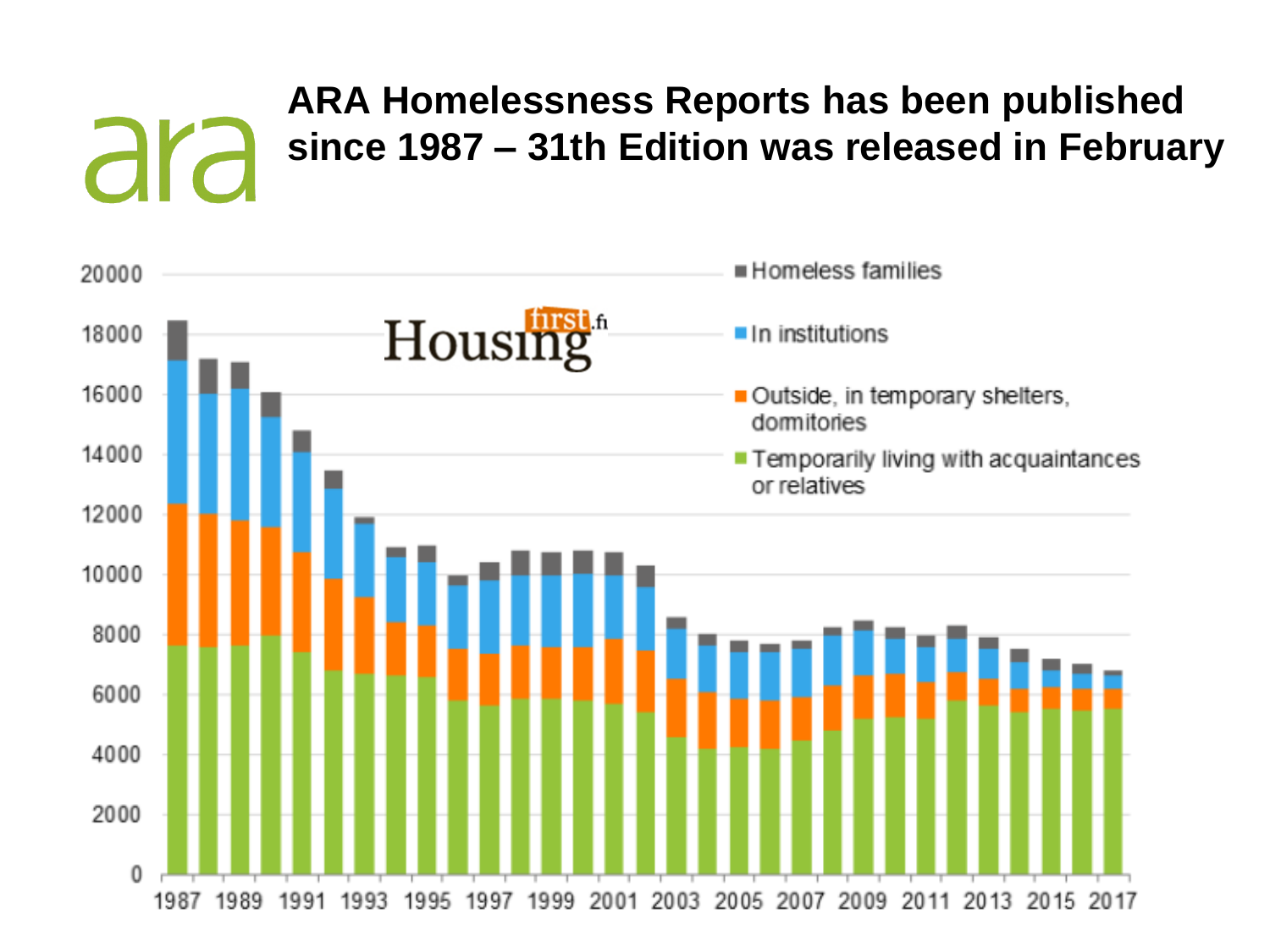## **Measuring Homelessness has been established in all Nordic Countries**

|           | <b>Norway</b> | <b>Denmark Sweden</b> | Only in Finland Homelessness has been                                       |
|-----------|---------------|-----------------------|-----------------------------------------------------------------------------|
| $\bullet$ | 1996          | 1993<br>2007          | measured annually since 1987                                                |
|           | 2003          | 2009<br>1999          | Other Nordic countries have started later.                                  |
|           | 2005          | 2011<br>2005          |                                                                             |
|           | 2008          | 2011<br>2013          | Nowadays measuring is done every<br>second year in Denmark, every fourth in |
|           | 2012          | 2015<br>2017          | Norway, every sixth in Sweden                                               |
|           | 2016          | 2017                  | $\bullet$                                                                   |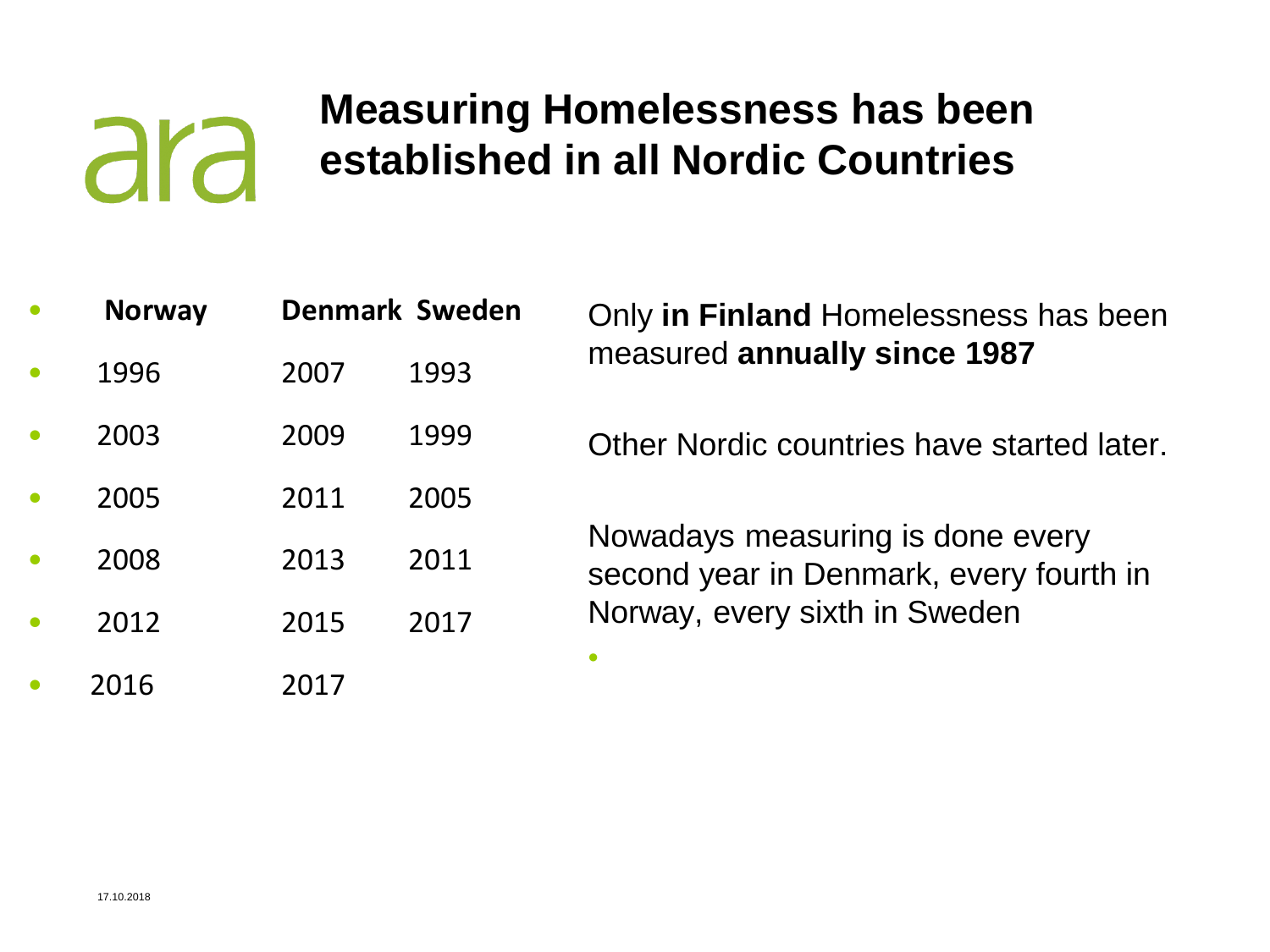# **Who is measuring?- Tiedonkeruun ja analysoinnin toteuttajat:**

- **Norjassa** toteuttaja Oslon korkeakoulun kaupunki- ja aluetutkimusinstituutti (NIBR), projektinjohtaja **Evelyn Dyb**. Selvityksellä ollut laaja seurantaryhmä. Raportti (217 s.): http://www.hioa.no/Om-HiOA/Senter-for-velferds-og[arbeidslivsforskning/NIBR/Publikasjoner/Bostedsloese-i-Norge-2016](http://www.hioa.no/Om-HiOA/Senter-for-velferds-og-arbeidslivsforskning/NIBR/Publikasjoner/Bostedsloese-i-Norge-2016 (217)
- Tanskassa Kansallinen hyvinvoinnin tutkimus- ja analyysikeskus (VIVE, muodostettu hiljattain fuusioimalla tutkimuslaitoksia). Projektinjohtajana vanhempi tutkija **Lars Benjaminsen** + seurantaryhmä tukena. Raportti [\(146 s\): https://www.sfi.dk/publikationer/hjemloeshed-i-danmark-2017-](https://www.sfi.dk/publikationer/hjemloeshed-i-danmark-2017-13453/) 13453/
- Ruotsissa Sosiaalihallitus (SOS).Projektinjohtajina **Charlotta Fondén** ja **Nina Frohm**. Raportti (109 s): <http://www.socialstyrelsen.se/publikationer2017/2017-11-15>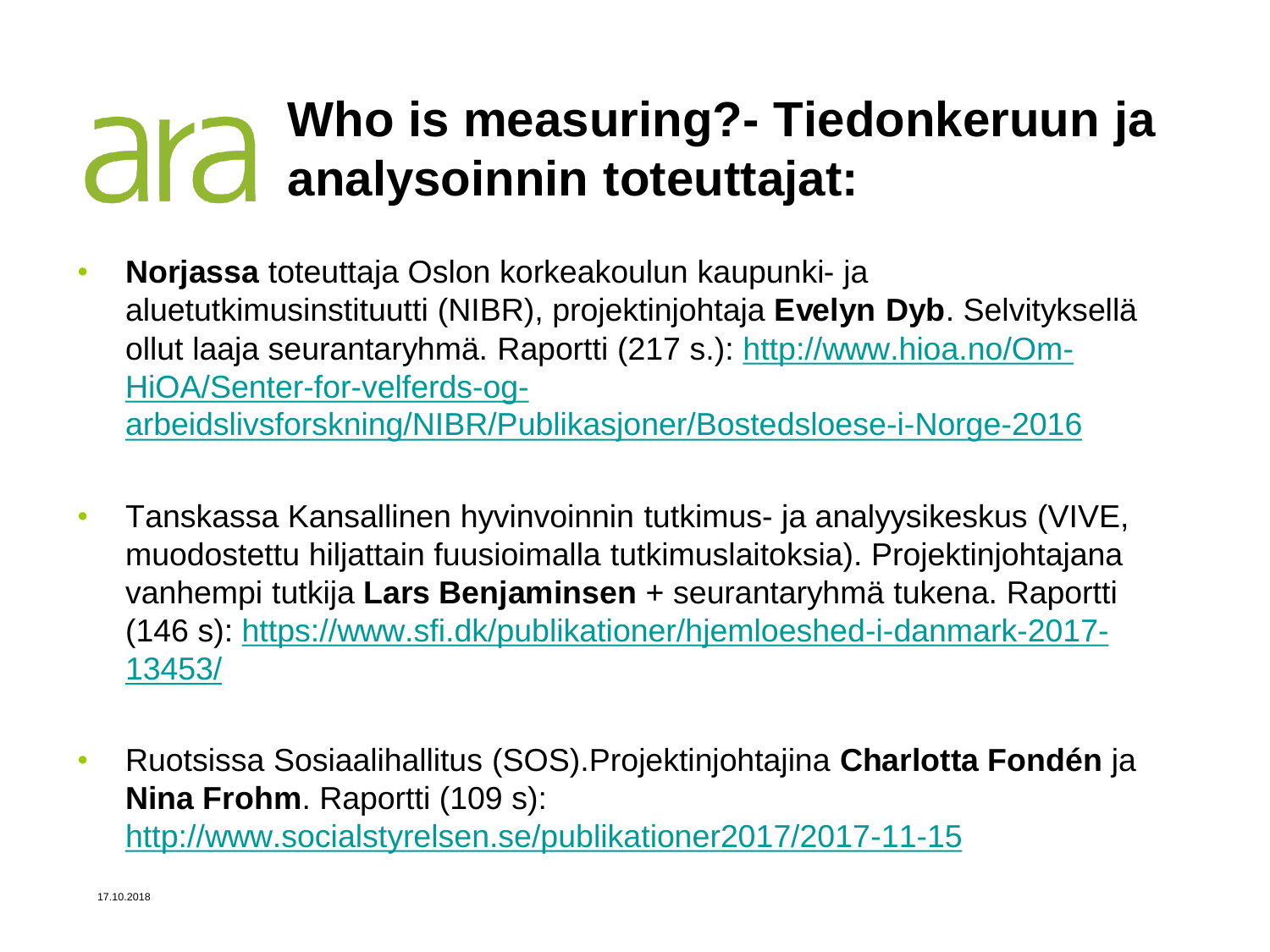## **Muissa pohjoismaissa tiedonkeruu tehdään Suomea**  ara **korkeammalla profiililla – Who is mandating the task?**

- Tanskassa selvityksen tilaa Lapsi- ja sosiaaliministeriö (noin 150 000 € määräraha)
- Ruotsissa Sosiaalihallitus saa selvitystehtävän hallituksen ohjauskirjeessä (Regleringsbrev), jossa myös määritellään voimavarat
- Norjassa hallitus tilaa selvityksen ja osoittaa siihen 1,5 miljoonaa NOK (= 155 000 €)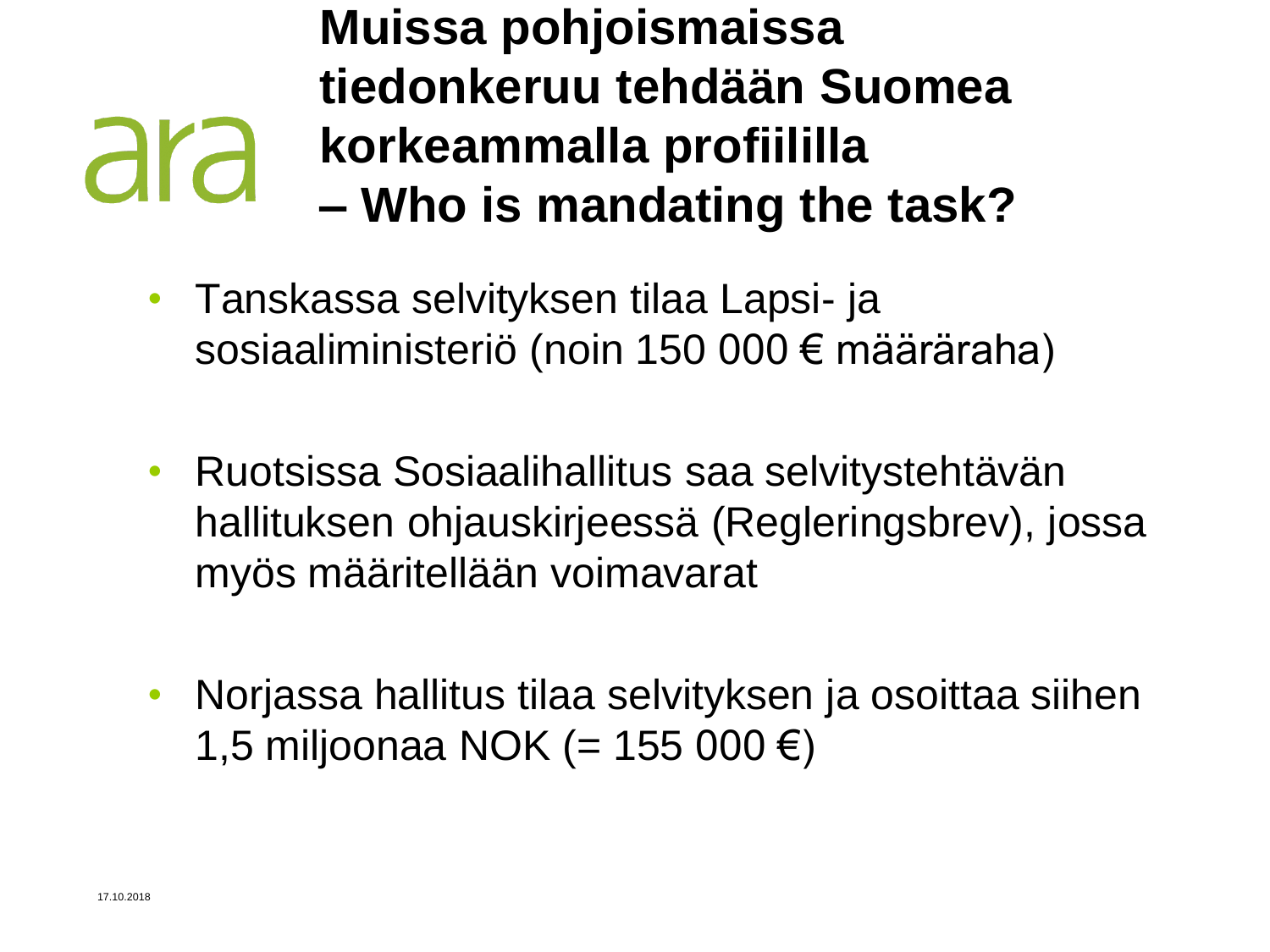## **Muissa pohjoismaissa yksilökohtainen tiedonkeruumenetelmä** ara

- *Tiedonkerääjä* (VIVE, NIBR, SOS) kerää ja ylläpitää respondenttien luetteloa = tahot joiden kanssa asunnottomat tekemisissä
- Respondentti täyttää yhdessä tai ilman *kustakin asunnottomasta kyselylomakkeen* (sähköinen tai paperilomake): 2 sivua (Ruotsi 9 s)
- Kukin *asunnoton yksilöidään*, mutta tietosuoja otetaan huomioon: nimen alkukirjaimet, syntymäaikana, henkilötunnus tai UNO-koodi (Ruotsi)
- **Norja**: vastaajia **1059**, tärkein NAV (työvoima- ja hyvinvointihallinto, joka on sekä valtiollinen että kunnallinen fuusioviranomainen)
- **Ruotsi:** vastaajia **1489**, joista 1070 kuntasektorilta (socialtjänst yleisin), 5 % asunnottomat itse olleet mukana… *"Det finns hemlösa som inte har kontakt med någon myndighet eller organisation"*
- **Tanska:** vastaajia **1210**, joka oli 85% kaikista luetteloiduista 1428 yksiköistä, jotka edustavat "sociale tilbud og myndigheter"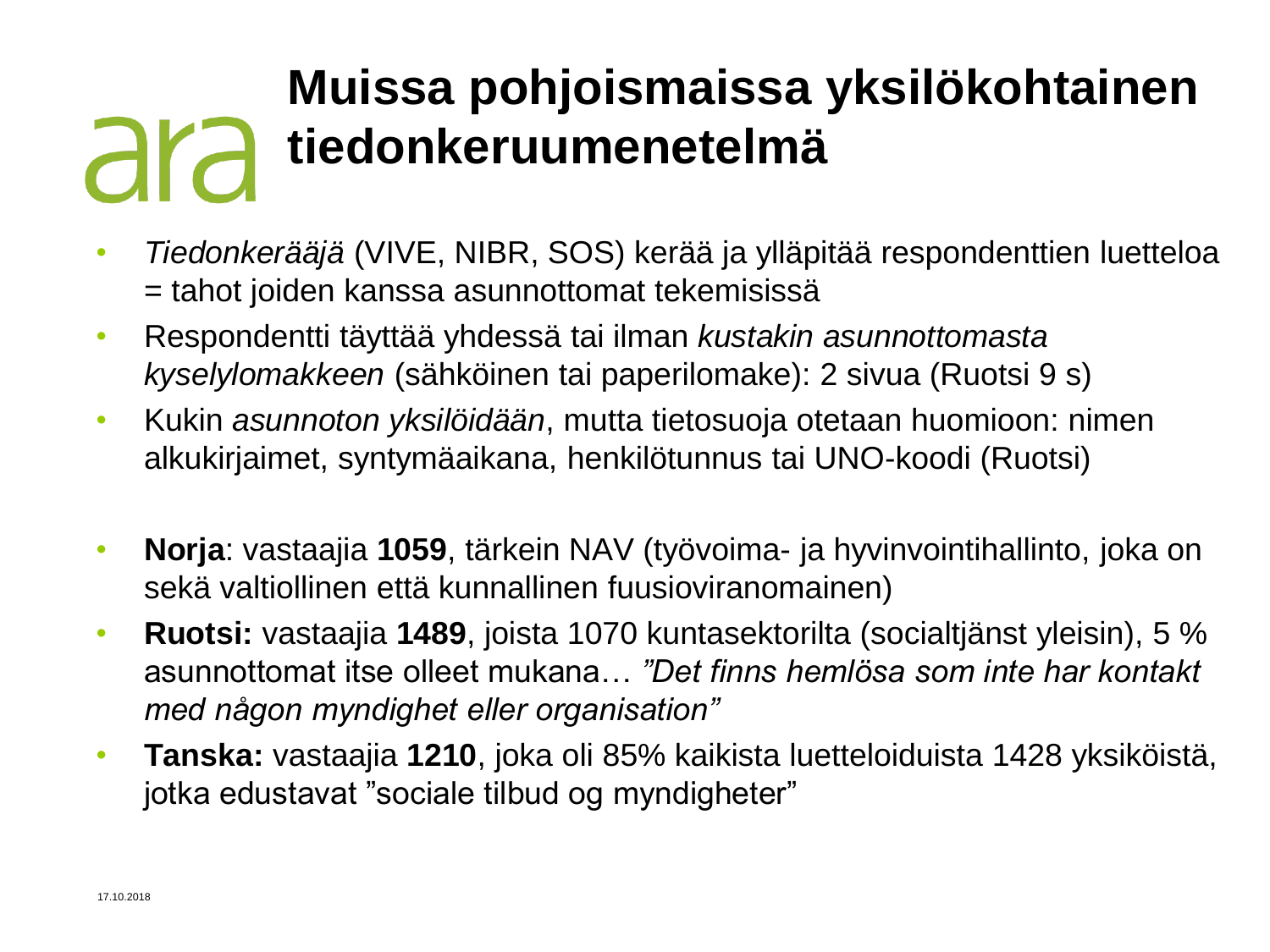**Definition of Homelessness based on ETHOS LIGHT**

| <b>OPERATIONAL CATEGORY</b> |                                                                                                                         | <b>LIVING SITUATION</b> |                                                                                                                                       | <b>DEFINITION</b>                                                                                                  |
|-----------------------------|-------------------------------------------------------------------------------------------------------------------------|-------------------------|---------------------------------------------------------------------------------------------------------------------------------------|--------------------------------------------------------------------------------------------------------------------|
|                             | People living rough                                                                                                     |                         | Public spaces / external spaces                                                                                                       | Living in the streets or public<br>spaces without a shelter that<br>can be defined as living quarters              |
| 2                           | People in emergency<br>accommodation                                                                                    | 2                       | Overnight shelters                                                                                                                    | People with no place of usual<br>residence who move frequently<br>between various types of<br>accommodation        |
| 3                           | People living in<br>accommodation for the<br>homeless                                                                   | 3<br>4<br>5<br>6        | Homeless hostels<br>Temporary accommodation<br>Transitional supported<br>accommodation<br>Women's shelters or refuge<br>accommodation | Where the period of stay is<br>time-limited and no long-term<br>housing is provided                                |
| 4                           | People living in institutions                                                                                           | 7<br>8                  | Health care institutions<br>Penal institutions                                                                                        | Stay longer than needed due to<br>lack of housing<br>No housing available prior to<br>release                      |
| 5                           | People living in non-<br>conventional dwellings due to<br>lack of housing                                               | 9<br>10<br>11           | Mobile homes<br>Non-conventional buildings<br>Temporary structures                                                                    | Where the accommodation is<br>used due to a lack of housing<br>and is not the person's usual<br>place of residence |
| 6                           | Homeless people living<br>temporarily in conventional<br>housing with family and<br>friends (due to lack of<br>housing) | 12                      | Conventional housing, but not<br>the person's usual place of<br>residence                                                             | Where the accommodation is<br>used due to a lack of housing<br>and is not the person's usual<br>place of residence |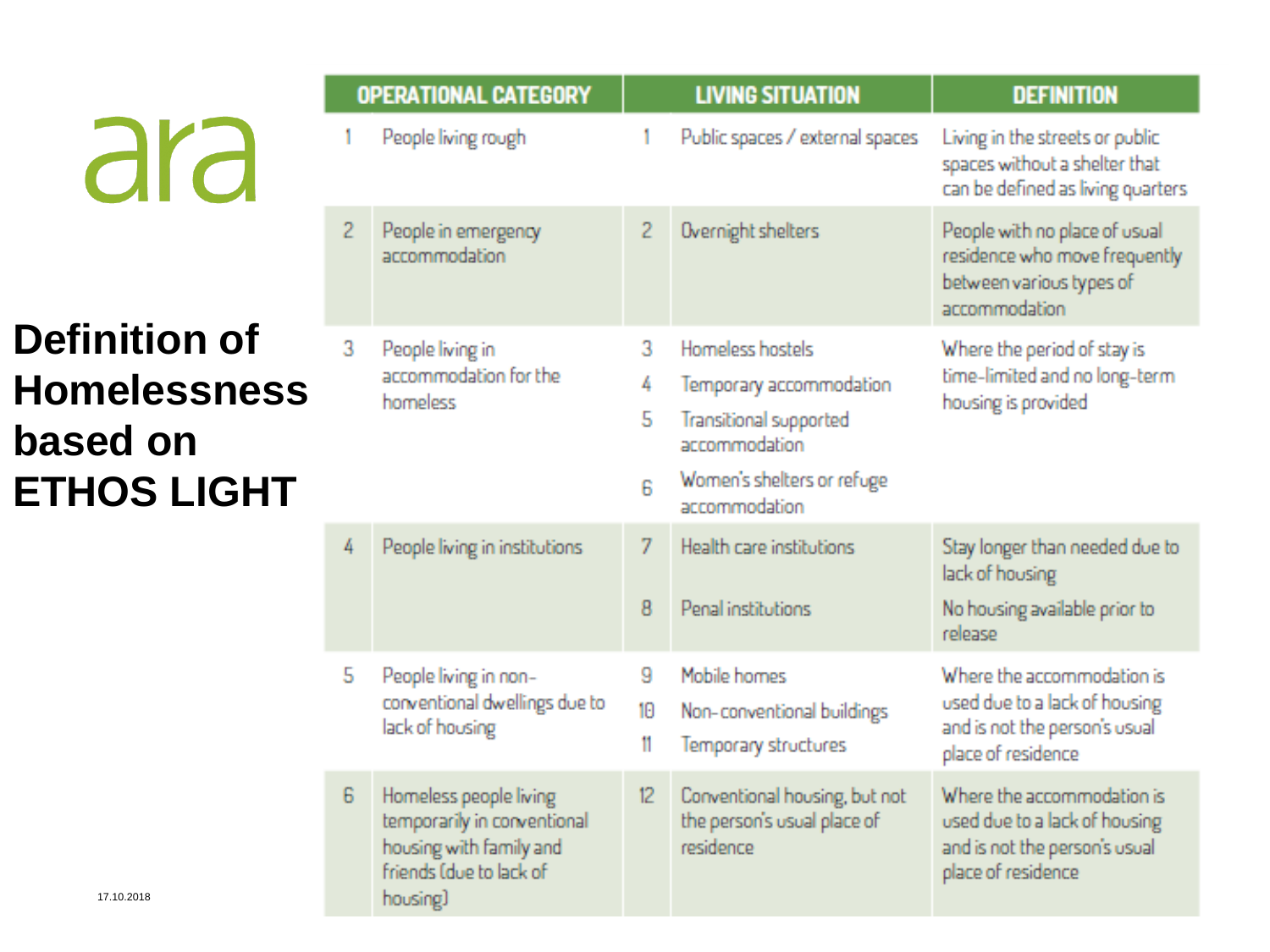# **All Point in Time (PIT) monitoring of Homelessness**

*Kaikki poikkileikkaustutkimuksia Point in Time*:

- Norja: Viikko 48 vuonna 2016 (28.11-4.12.2016)
- Tanska: Viikko 6 vuonna 2017 (6.-12.2.2017)
- Ruotsi: Viikko 14 vuonna 2017 (3.-9.4.2017)
- Suomi: 15.11.2017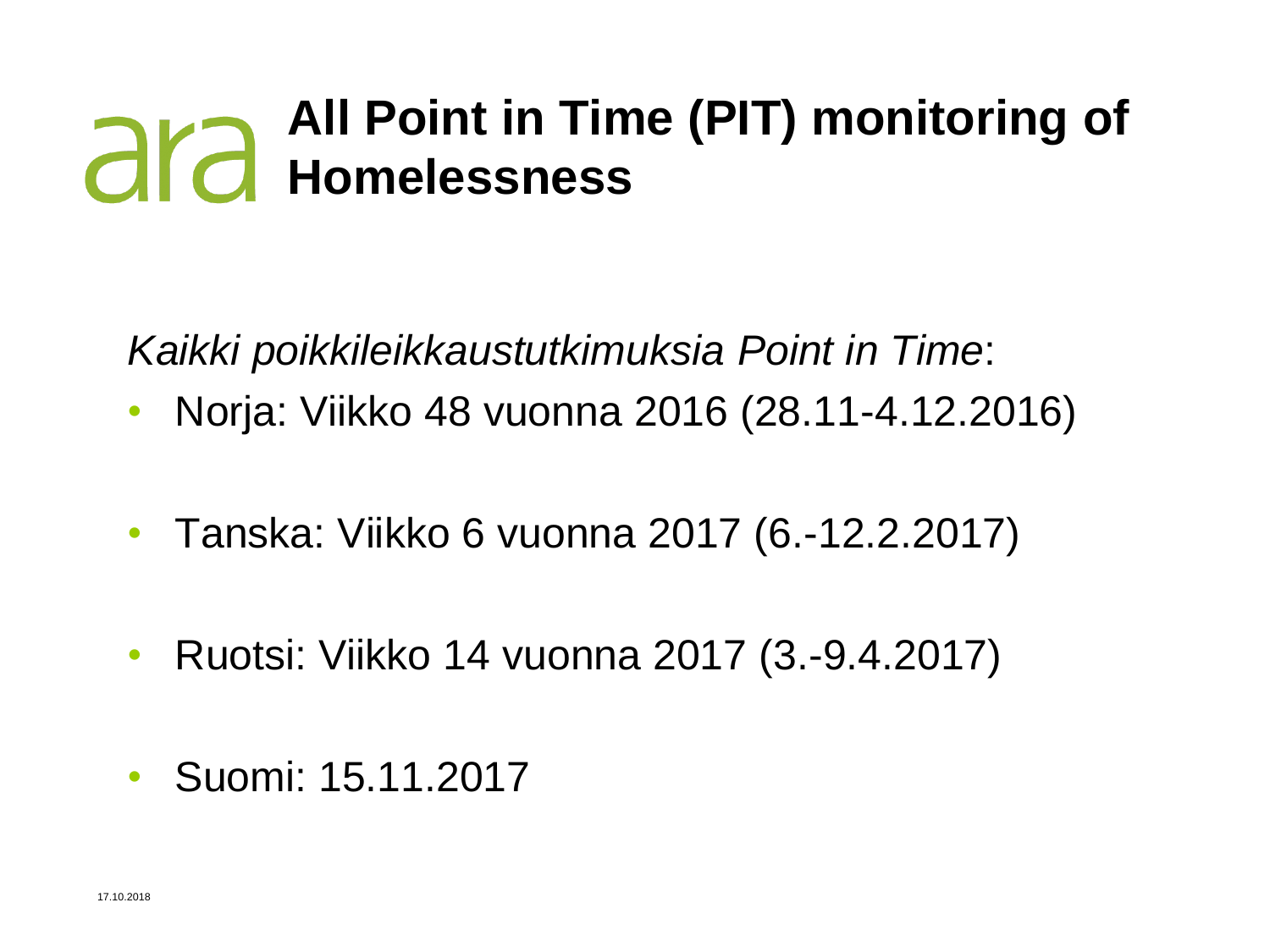## **Homelessness in Nordic Countries and the share of the capital city** ara

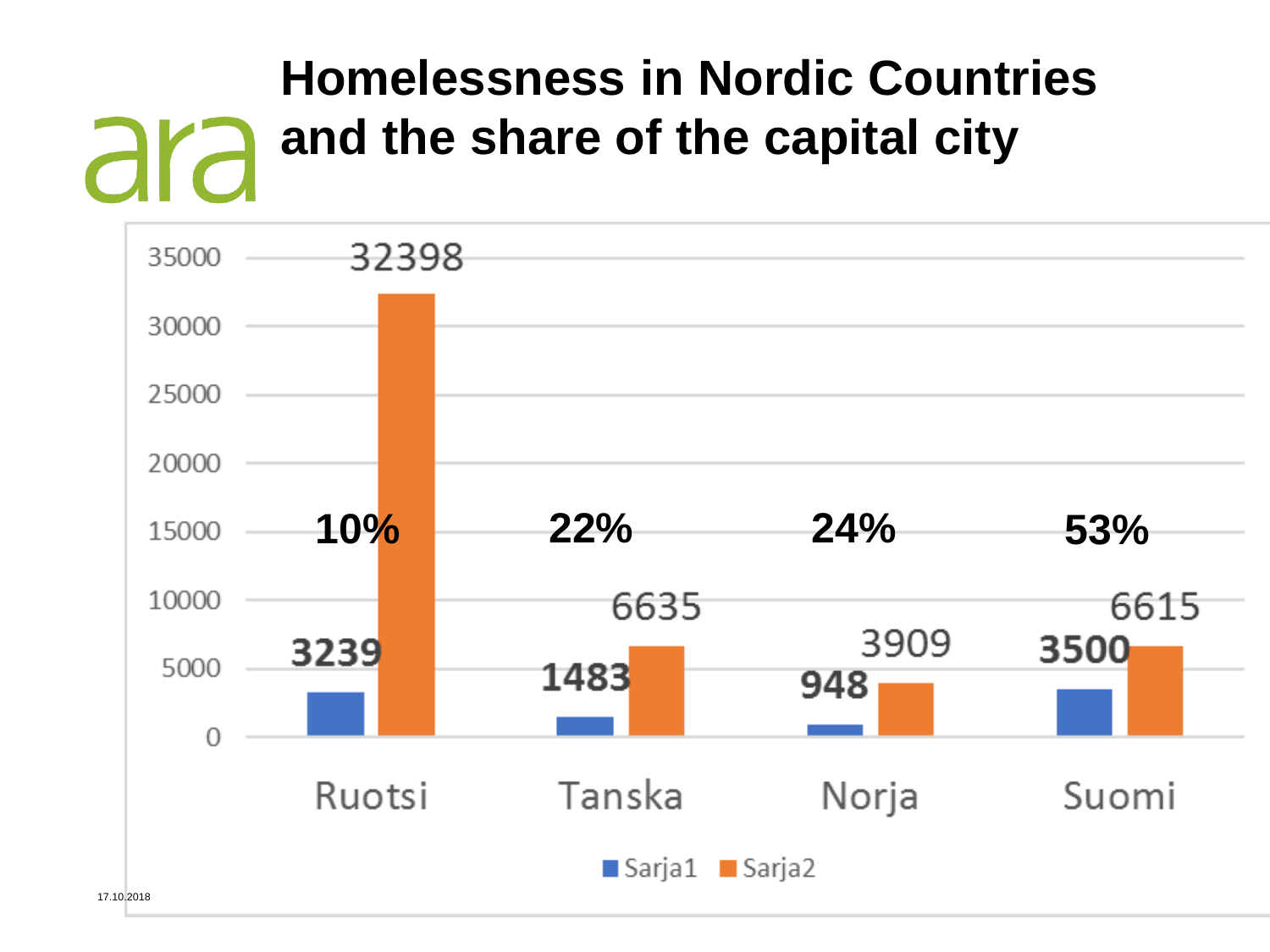## **Even in Iceland** ara **Homelessness is rising!**

# **Homelessness increases**





 $349$  people are homeless or experiencing housing exclusion



Parliamentary commissioner for administration recommends the Minister of Social Affairs and Equality take a position towards whether or not the ministry pay closer attention to the status of homelessness.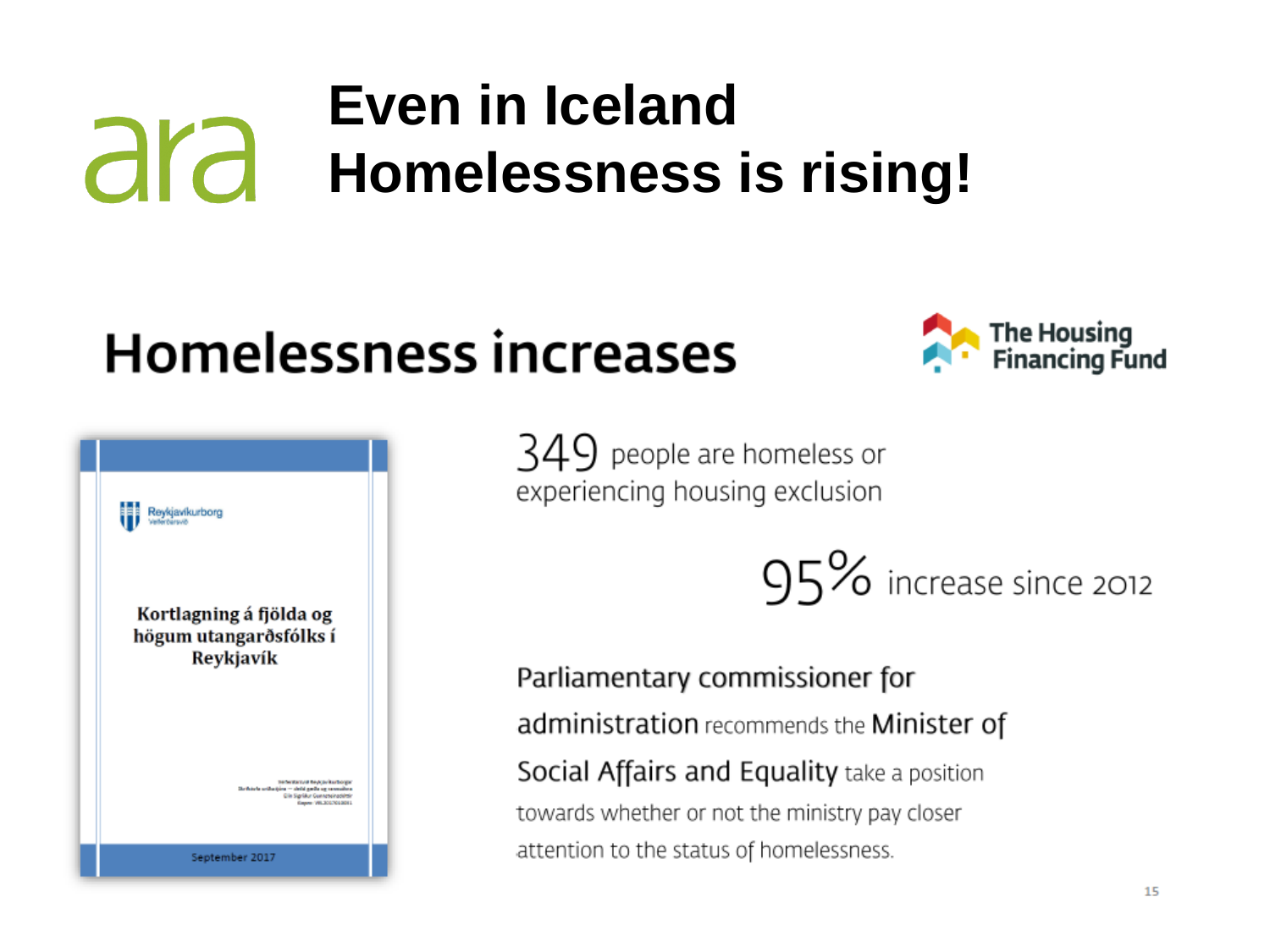#### **In Norway there has been long-term and committed work against homelessness with**  ara **the help of Husbanken**



- **Satsing på boligsosialt arbeid og kompetense:**
- Prosjekt bostedsløse 2001- 2004
- Nasjonal strategi mot bostedsløshet 2005-2007
- Boligsosialt utviklingsprogram
- Bolig for velferd  $2014 2020$
- tyngre forankring i kommunene
- boligledet strategi: bostedsløshet blir forstått som et boligproblem og ikke primært eller utelukkende som et sosialt problem